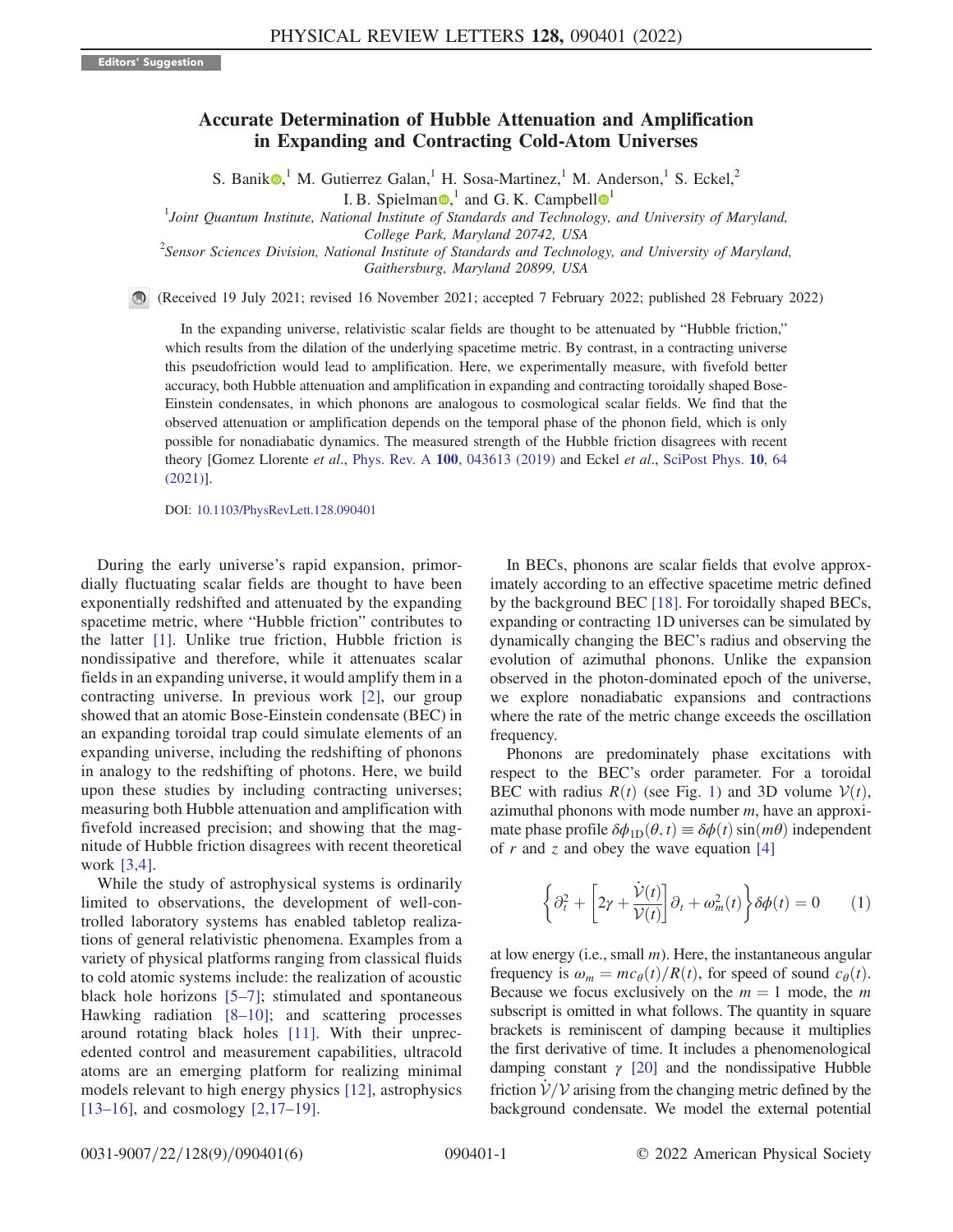<span id="page-1-0"></span>

FIG. 1. Ring-trapping potential and resulting atomic density. The green surface schematically depicts the trapping potential; the orange lines mark the typical chemical potential  $\mu$ . The bluedashed curve shows a power law fit to the potential (up to  $\mu$ ) around  $\rho = |r - R| = 0$  giving exponent 2.02(3) for this example. The measured 2D density  $n_{2D}(\rho, \theta)$  is shown in the  $e_x-e_y$ plane (with peak density 165  $\mu$ m<sup>-2</sup>) and the white dashed arc marks the mean radius R. Because of the short 500  $\mu$ s TOF, the observed width of the ring is slightly in excess of that anticipated from the in situ TF approximation.

(see Fig. [1](#page-1-0)) as quadratic in z and power law in  $\rho = |r - R|$ ; in the Thomas-Fermi (TF) and thin-ring approximations, these lead to the BEC's 3D volume  $V \propto R^{\alpha}$  and  $c_{\theta} \propto R^{-\alpha/2}$ . where the value of the constant  $\alpha$  depends on the potential [\[4](#page-4-3)]. Rather than detecting  $\delta\phi_{1D}$ , we measure the associated density perturbation  $\delta n_{1D}(\theta, t) = \delta n(t) \sin(m\theta)$ . The relationship between  $\delta\phi$  and  $\delta n$  is  $\partial_t \delta\phi = -(g/\hbar)(\delta n/R^{\alpha})$ , in terms of the Gross-Pitaevskii equation [[22\]](#page-4-16) interaction constant g.

In our experiments, the potential  $V(\rho)$  is nominally fixed during expansion or contraction, predicting  $V/V = \gamma_H \dot{R}/R$  with strength  $\gamma_H = \alpha$ . In expanding systems ( $R > 0$ ) the Hubble friction term attenuates phonons, while in contracting systems it amplifies them. In the nonadiabatic regime  $R/R \gtrsim \omega_m$ , the timing of expansion or contraction relative to the phonon's temporal phase becomes important for subsequent dynamics. Because the Hubble friction term includes the product of  $\dot{R}/R$  and  $\delta n(t) \propto \partial_t \delta \phi(t)$ , tuning the timing of expansion or contraction relative to the oscillation changes the degree of amplification or attenuation.

Our experiments [[23](#page-4-17)[,24\]](#page-4-18) begin with quasi-2D  $^{23}$ Na BECs with  $N \approx 1 \times 10^5$  atoms confined in a pair of blue-detuned  $(\lambda = 532 \text{ nm})$  optical dipole traps. The chemical potential is  $\mu \approx h \times 2.7$  kHz. Harmonic vertical confinement, with frequency  $\omega_z/2\pi \approx 1.2$  kHz, is provided by a horizontally propagating Hermite-Gauss  $TEM_{01}$  beam. We generate nearly arbitrary space and time-dependent potentials in the  $r - \theta$  plane by imaging  $\lambda = 532$  nm laser light reflected by a digital micromirror device (DMD) onto the BEC. We use these potentials to create toroidal traps with variable radius R (see Fig. [1\)](#page-1-0) and projected radial width  $\approx$  5  $\mu$ m.

Anearly pure [94(2)%] azimuthal phonon excitation with mode number  $m = 1$  is generated by perturbing the toroidal BEC with a potential  $V_{ph}$  sin $(m\theta)$  [\[25\]](#page-4-19). This repulsive potential—generated by the DMD—is applied for 2 ms, imprinting the phonon's phase modulation onto the BEC. After imprinting, the phonon evolves for an initial time  $t_i$ , at which point the torus is expanded or contracted using an error function profile  $[2]$  $[2]$  $[2]$ , with  $10\% - 90\%$  rise time 3.6 ms, and continues to evolve for up to  $\approx 150$  ms. For expansion, the initial and final radii are  $R_i = 11.9(2) \mu m$ 

<span id="page-1-1"></span>

FIG. 2. Phonon evolution in a contracting toroidally shaped BEC, averaged over three measurements. (a) Density perturbations for a ring with  $R_i = 38.4(6) \mu m$  at 10 ms and 35 ms, and  $R_f = 11.9(2) \mu m$  at 45 ms and 53 ms. The density scale of images before contraction is multiplied by 2. The horizontal bar corresponds to 80  $\mu$ m. (b) Experimental measurements and (c) fit to Eq. [\(1\)](#page-0-0) of angular density perturbation  $\delta n_{1D}$  as a function of azimuthal angle  $\theta$  and time t, where the ring contraction occurs at  $t_i$ . (d) Phonon amplitude  $\delta n$  as a function of time. The circles plot the phonon amplitude obtained from fitting each time slice of (b) to a sinusoid [[26](#page-4-20)]. The red curve is the instantaneous amplitude from the fit in (c). The diamonds are the measured BEC mean radius and the blue line is the programmed radius. The grayscale bar encodes the value of  $|\dot{R}/R|$ , with a maximum of 328(11) s<sup>-1</sup> at  $t_{\text{peak}} = 41$  ms. The arrow indicates  $t_i = 38.2$  ms.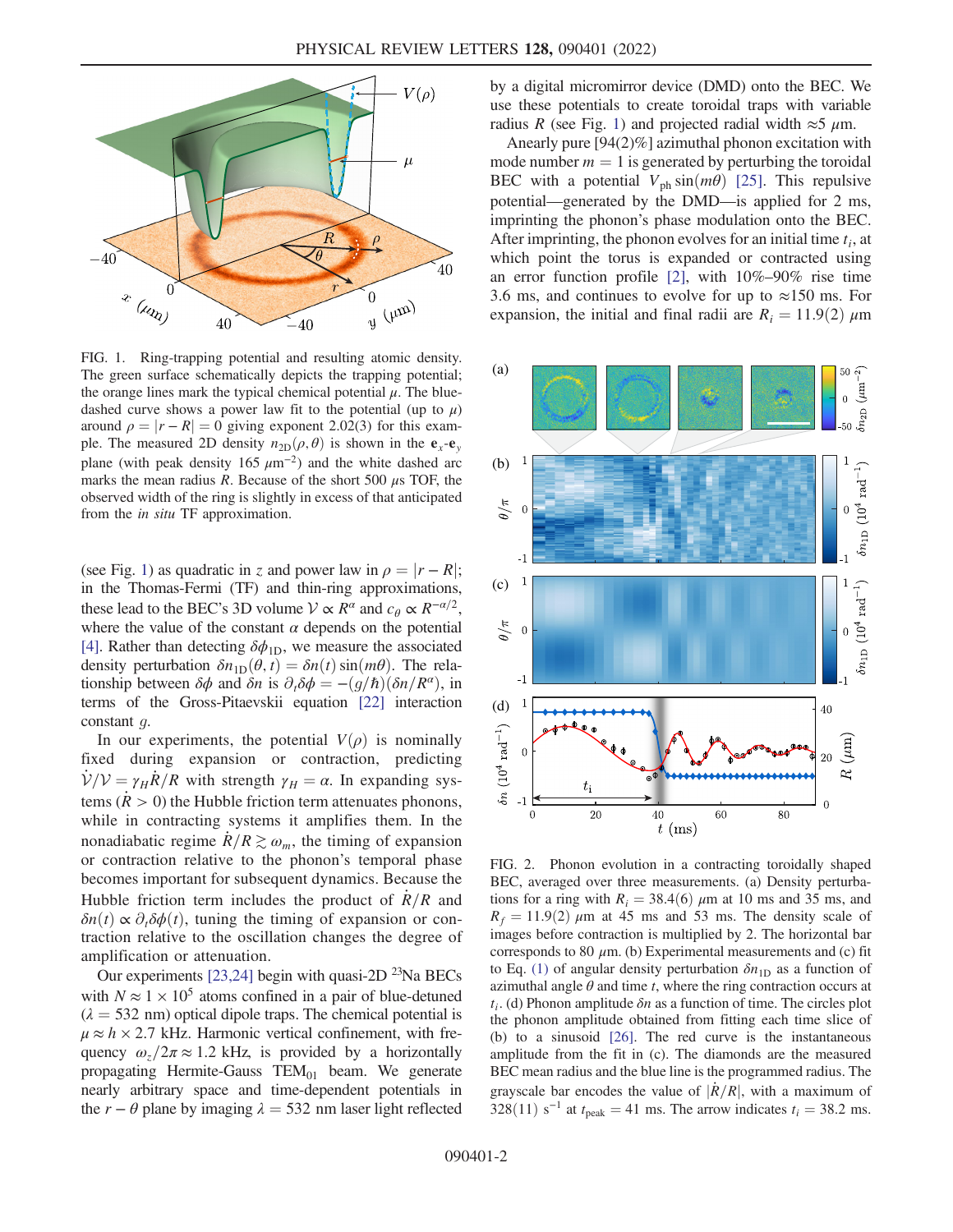and  $R_f = 38.4(6) \mu m$ ; these are reversed for contraction [\[26\]](#page-4-20). We detect the phonon at various points during the complete evolution using partial transfer absorption imaging  $[27]$  after a short 500  $\mu$ s time of flight, giving the 2D density  $n_{2D}(\rho, \theta)$  [see Fig. [1](#page-1-0)].

The phonon excitation's density perturbation [see Fig. [2\(a\)\]](#page-1-1) is  $\delta n_{2D} = n_{2D} - n_{2D}^0$ , where  $n_{2D}^0$  is the density with no phonon present. Integrating along  $r$  gives the azimuthal density perturbation  $\delta n_{1D}(\theta, t)$ . Figure [2\(b\)](#page-1-1) shows the time evolution of  $\delta n_{\text{1D}}$ , and Fig. [2\(c\)](#page-1-1) shows the resulting fit to Eq. [\(1\),](#page-0-0) from which we obtain both the redshift or blueshift (via  $c_{\theta}$ ) and the Hubble friction (from  $\gamma_H$ ). In our system, the phenomenological damping  $\gamma$  is observed to depend strongly on radius. Instead, we parameterize the damping in terms of the quality factor  $Q = \omega/2\gamma$ , which is more independent of radius than  $\gamma$  (see [\[24](#page-4-18),[28\]](#page-4-22)).

Because the 3.6 ms expansion or contraction is a small fraction of the phonon oscillation period, the overall fit is insensitive to how Q interpolates between  $Q_i$  to  $Q_f$ . We therefore assume a simple linear dependence of  $Q$  on  $R$ . As shown in Fig. [2\(b\)](#page-1-1), our data typically has less than one oscillation before  $R$  changes; to reduce the uncertainty in  $Q_i$  and  $\omega(R_i)$ , we include fixed-radius rings in a simultaneous fit. These fits include as free parameters  $\gamma_H$ ,  $Q_i$ ,  $Q_f$ , and  $\alpha$  as well as the initial speed of sound  $c_{\theta,i}$ , initial amplitude  $\delta n_i$ , initial temporal phase  $\varphi_0$ , and an overall offset angle  $\delta\theta$  capturing a small angular misalignment between the camera and DMD.  $c_{\theta}(t) = c_{\theta,i}(R(t)/R_i)^{-\alpha/2}$ follows the expected scaling.

Figure [2\(d\)](#page-1-1) summarizes the outcome of this fit. The red curve is the time-dependent density perturbation  $\delta n$ obtained from the full fit, while the circles plot  $\delta n$  from independent fits to  $\delta n \sin(\theta + \delta \theta)$  of each time slice in Fig. [2\(b\),](#page-1-1) providing a 1D representation of the data in Fig. [2\(b\).](#page-1-1) The blue curve displays the radius of the DMD pattern while the diamonds plot  $R$  obtained from a 2D TF fit to the observed density distribution [[29](#page-4-23)]. The gray band plots  $R/R$  during contraction, with maximum  $R/R \approx 1.53 \times \omega$ .

We study the hypothesized impact of the phonon phase on the Hubble friction during expansion or contraction by changing  $t_i$  [see Fig. [2\(d\)\]](#page-1-1), thereby phase-shifting the phonon by  $(c_{\theta,i}/R_i)t_i$ . We define  $t_{\text{peak}}$  as the time when the Hubble friction reaches its peak strength, i.e., when  $|\dot{R}/R|$  is maximal. The phase of the phonon at  $t_{\text{peak}}$  is  $\varphi_{\text{peak}} \equiv \int_0^{t_{\text{peak}}} dt \omega(t) + \varphi_0$ . Figure [3](#page-2-0) shows example timetraces with multiple  $t_i$  for both expansion and contraction, providing a complete picture to investigate the strength of Hubble friction. The black circles show the time evolution of the phonon amplitude  $\delta n(t)$  for a range of  $t_i$  for both expansions (a) and contractions (b).

The red curves in Fig. [3](#page-2-0) show the results of global fits [\[30\]](#page-4-24) of Eq. [\(1\)](#page-0-0) to our complete dataset, which includes

<span id="page-2-0"></span>

FIG. 3. Phonon amplitude  $\delta n$  as a function of time t for (a) expanding and (b) contracting tori. The symbols, curves, and grayscale bars are all as notated in Fig. [2\(d\).](#page-1-1) The expansion data (a) used  $R_i = 11.9(2)$   $\mu$ m and  $R_f = 38.4(6)$   $\mu$ m, and vice versa for contraction (b). The red curves show simultaneous fits to a complete dataset, which includes all expansions or contractions.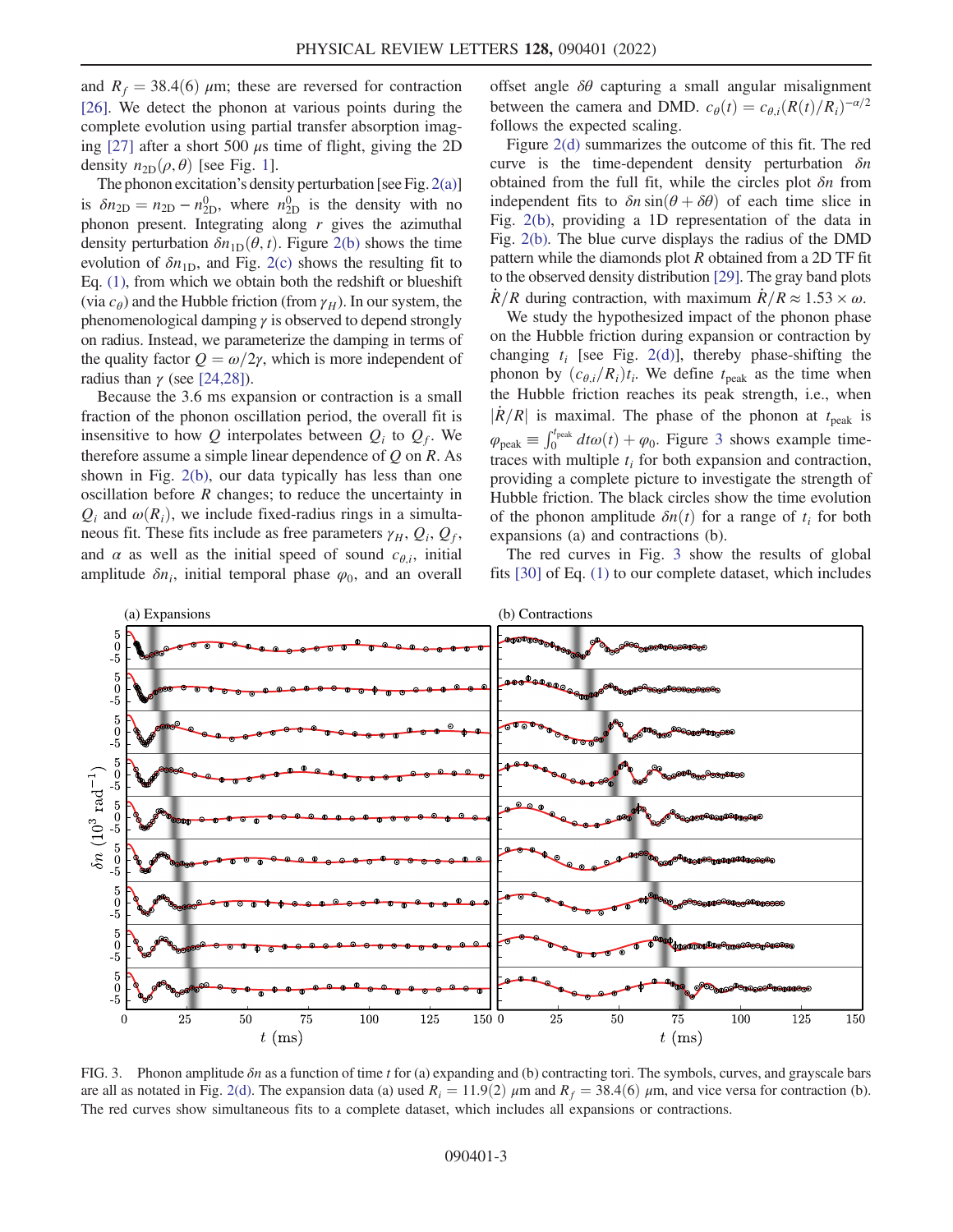17 contractions and 11 expansions. The parameters  $\gamma_H$ ,  $\alpha$ ,  $Q_i$ ,  $Q_f$ ,  $c_{\theta,i}$ , and  $\delta n_i$  are global, i.e., they are shared across all time traces. For each time trace,  $\delta n_i$  is scaled by the atom number  $N(t)$  for that trace, and  $c_{\theta,i}$  is correspondingly scaled by  $\propto N(t)^{\alpha/2}$  [[31](#page-4-25)]; this accounts for both atom loss during and after expansion or contraction and for overall drifts in atom number during data acquisition. Each global fit includes seven additional time traces, each with constant R, roughly from  $R_i$  to  $R_f$ . Because  $c_\theta(R) \propto R^{\alpha/2}$ in stationary rings, these additional datasets further constrain  $\alpha$ . We performed separate global fits for expansion and contraction data, giving an independent measure of their Hubble friction coefficients. Finally, to mitigate potential systematic biases introduced by overfitting, we perform these global fits in eight different ways, with the number of fit parameters varying between 32 and 101 for  $\approx 7.5 \times 10^4$  independent data points. Each fit yields different best-fit values, but generally they agree within  $2-\sigma$ . These fitting methods differ on whether the temporal and azimuthal phases are shared across the time traces and if atom number varies within each time trace (see Supplemental Material [[32](#page-5-0)] for details). We take the mean of the values obtained from the eight methods as the best fit value. Their standard deviation is added in quadrature to the average  $1-\sigma$  uncertainty from the fit to obtain the final uncertainty in the measurement.

Table [I](#page-3-0) lists the best-fit values, with  $\gamma_H$  different for contraction and expansion. The values of  $\alpha$  are in agreement with each other. For our power-law potential model [\[4\]](#page-4-3),  $\alpha$  ranges from 1/2 (for a harmonic potential) to 1 (for a hard-wall potential). Our average value of  $\alpha \approx 0.495$ suggests that we have a harmonic potential in both  $\zeta$  and r. The values of  $c_{\theta,i}$  and  $\delta n_i$  depend on the initial density, which is larger for expansions (i.e., smaller initial rings) than contractions.

Lastly, we confirm our expectation that the phonon phase  $\varphi_{\text{peak}}$  has a marked impact on the amplitude following expansion or contraction in the nonadiabatic limit. Our experiments probe  $1.3 \lesssim \varphi_{\text{peak}}/\pi \lesssim 2.9$ . Figure [4\(a\)](#page-3-1) illustrates our process for obtaining the final amplitudes  $A_f$ where we fit the oscillatory behavior to an exponentially decaying sinusoid with the amplitude and temporal phase as free parameters. By contrast, the initial amplitude  $A_i$  is obtained from our global fit, from the envelope of the decaying sinusoid evaluated at  $t_{\text{peak}}$ . Figure [4\(b\)](#page-3-1) plots the fractional change in amplitude  $A_f/A_i$  versus  $\varphi_{\text{peak}}$  with black

<span id="page-3-0"></span>TABLE I. Best fit global parameters.

|                                           | $\boldsymbol{U}_i$ | $U_f$ | $\alpha$ | $\gamma_H$ | $c_{\theta,i}$ (mm/s) $\delta n_i$ (rad <sup>-1</sup> ) |          |
|-------------------------------------------|--------------------|-------|----------|------------|---------------------------------------------------------|----------|
| Expansion $3.5(1)$ 4.4(2) 0.47(1) 0.28(4) |                    |       |          |            | 5.42(2)                                                 | 7.47(13) |
| Contraction 7.8(3) 3.5(1) 0.52(3) 0.36(3) |                    |       |          |            | 4.36(4)                                                 | 4.50(5)  |

circles, and the solid blue curve depicts  $A_f$  obtained from our global fits. Our simulations (grey curves) show that the significant oscillations for  $\gamma_H = 0$ , give way to more uniform gain with increasing  $\gamma_H$ . The measured values of  $A_f/A_i$  are generally larger than would be expected for  $\gamma_H = 0$ , showing Hubble amplification due to contraction. Unlike Ref. [\[2](#page-4-1)], which probed  $1.8 \lesssim \varphi_{\text{peak}}/\pi \lesssim 2.1$ , where  $A_f/A_i$  has little dependence on Hubble friction, our greater range of  $\varphi_{\text{peak}}$ allows us to better constrain  $\gamma_H$ . In addition to the overall oscillation, an additional dependence on  $\phi_{\text{peak}}$  appears and is not captured by our model (data below  $\phi_{\text{peak}}/\pi < 2$  generally lie above the  $\gamma_H = 0.36$  curve, and below for  $\phi_{\text{peak}}/\pi > 2$ ). This additional dependence may indicate a more complicated damping process for our phonons that could obscure our fitting for  $\gamma_H$ .

The observed oscillatory dependence of  $A_f$  on  $\varphi_{\text{peak}}$ results from the rapid nonadiabatic, i.e., superluminal, contraction in this experiment. The solid red curve emphasizes this point by plotting the simulated behavior for a

<span id="page-3-1"></span>

FIG. 4. Phonon amplitude vs phase. (a) Data (black circles), fit (red curve), and oscillation envelope (blue curve) used to extract the amplitude  $A_f$  at  $t_{\text{peak}}$ . The grayscale bar is as notated in Fig. [2\(d\).](#page-1-1) (b) Ratio of amplitudes  $A_f/A_i$  versus  $\varphi_{\text{peak}}$ , the oscillation's phase at  $t_{\text{peak}}$ . The black circles plot the data, and the error bars correspond to the fit uncertainty in the determination of  $A_f$ . The gray dashed, blue solid, and gray dashed-dot curves show the prediction of Eq. [\(1\)](#page-0-0) for  $\gamma_H = 0$ , 0.36, and 1, respectively, with  $\alpha = 0.52$ . The red line indicates the prediction for an adiabatic contraction.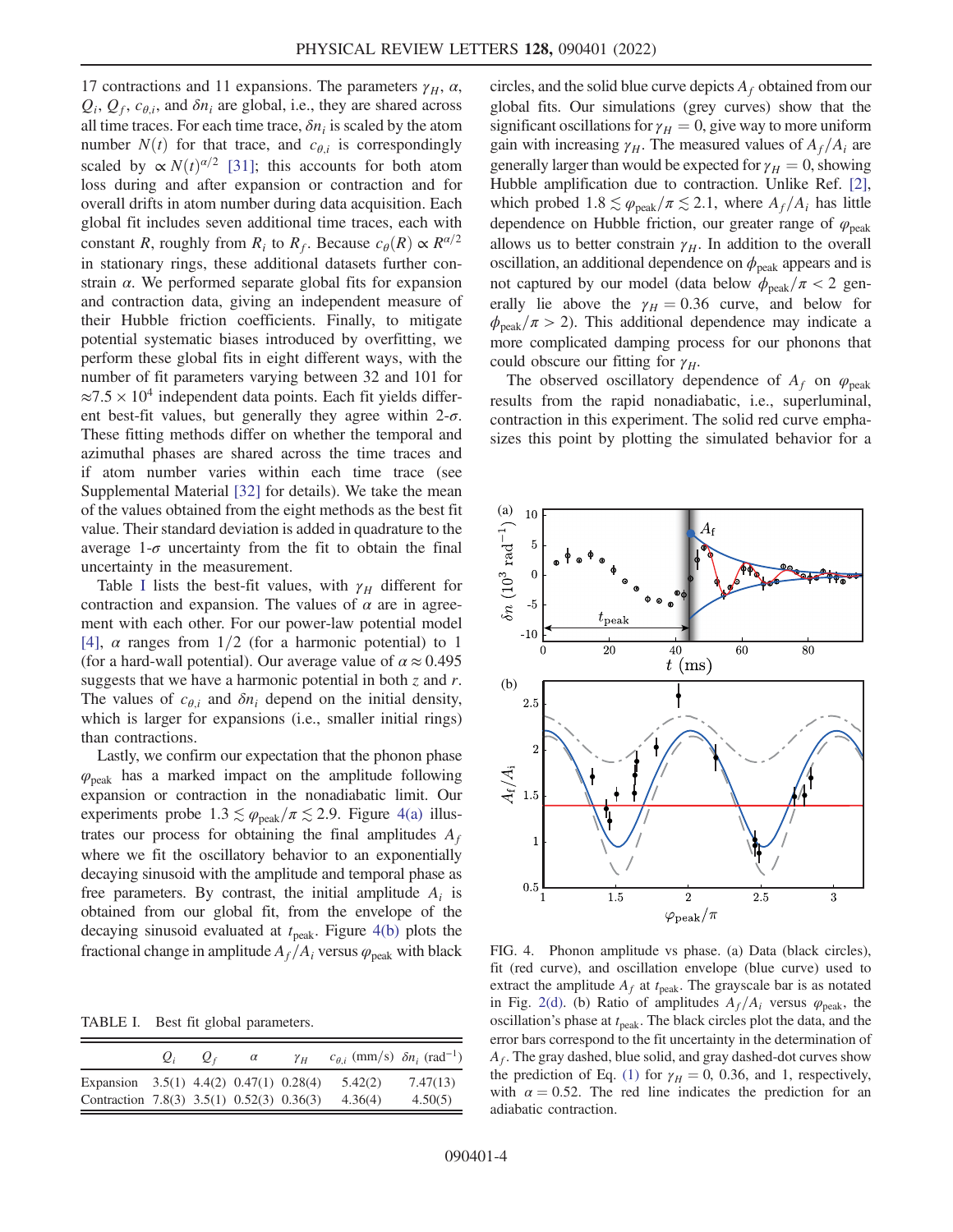slow adiabatic contraction, computed with  $\gamma = 0$ . No dependence on  $\varphi_{\text{peak}}$  is present in this limit, as the phonon would undergo many oscillations during expansion and therefore lose any dependence on initial phase. The deviation from the adiabatic curve is associated with "classical" stimulated emission or absorption (described by the mean field Gross-Pitaevskii equation) into or out of the phonon field, in much the same way that these processes have been observed in acoustic black holes [[14](#page-4-26)].

Our data generally agree with the predictions of Refs. [[3](#page-4-2),[4](#page-4-3)], with the notable exception  $\gamma_H \neq \alpha$ . This discrepancy could be due to three possible effects. First, the simple scaling of  $c_{\theta}$  with R holds only in the thin-ring approximation, and this can cause up to a  $10\%$  error in  $\alpha$ . Second, while the excitation of higher azimuthal modes should have little impact (due to angular momentum conservation), expansion or contraction-driven mode mixing with higher excited radial modes (from nonadiabatic expansion) can contribute to an error in  $\gamma_H$ , which we estimate may be as high as 20%. Third, we create largeamplitude phonons to maximize our detection signal, and this may lead to nonlinear damping effects [[35](#page-5-1)]. We note that general relativity is itself a nonlinear wave equation, so related effects are potentially present in true cosmology. In this linear regime, this complicates our measurement of  $\gamma_H$ , and potentially causes the additional dependence on  $\phi_{\text{peak}}$ seen in Fig. [4\(b\)](#page-3-1).

For future experiments, our system is flexible enough to explore different metric scalings such as 2D expansions or contractions where  $\gamma_H > 1$ , as suggested in Ref. [[4](#page-4-3)]. Our experimental setup could also readily explore other analogue gravity systems such as black hole horizons in 2D systems, where, for example the acoustic metric resulting from quantized vortices could open new directions [[36](#page-5-2)].

The authors are grateful to T. Jacobson for useful discussions and to S. Mukherjee and M. Doris for a careful reading of the manuscript. This work was partially supported by NIST and NSF through the Physics Frontier Center at the Joint Quantum Institute.

- <span id="page-4-1"></span><span id="page-4-0"></span>[1] D. Baumann, in Physics of the Large and the Small (World Scientific, Singapore, 2011), pp. 523–686.
- <span id="page-4-2"></span>[2] S. Eckel, A. Kumar, T. Jacobson, I. B. Spielman, and G. K. Campbell, Phys. Rev. X 8[, 021021 \(2018\)](https://doi.org/10.1103/PhysRevX.8.021021).
- <span id="page-4-3"></span>[3] J. M. Gomez Llorente and J. Plata, [Phys. Rev. A](https://doi.org/10.1103/PhysRevA.100.043613) 100, [043613 \(2019\).](https://doi.org/10.1103/PhysRevA.100.043613)
- <span id="page-4-4"></span>[4] S. Eckel and T. Jacobson, [SciPost Phys.](https://doi.org/10.21468/SciPostPhys.10.3.064) **10**, 64 (2021).
- [5] G. Rousseaux, C. Mathis, P. Maïïssa, T. G. Philbin, and U. Leonhardt, New J. Phys. 10[, 053015 \(2008\).](https://doi.org/10.1088/1367-2630/10/5/053015)
- [6] T. G. Philbin, C. Kuklewicz, S. Robertson, S. Hill, F. König1, and U. Leonhardt, Science 319[, 1367 \(2008\).](https://doi.org/10.1126/science.1153625)
- <span id="page-4-5"></span>[7] H. S. Nguyen, D. Gerace, I. Carusotto, D. Sanvitto, E. Galopin, A. Lemaître, I. Sagnes, J. Bloch, and A. Amo, Phys. Rev. Lett. 114[, 036402 \(2015\).](https://doi.org/10.1103/PhysRevLett.114.036402)
- <span id="page-4-6"></span>[8] F. Belgiorno, S. L. Cacciatori, M. Clerici, V. Gorini, G. Ortenzi, L. Rizzi, E. Rubino, V. G. Sala, and D. Faccio, Phys. Rev. Lett. 105[, 203901 \(2010\).](https://doi.org/10.1103/PhysRevLett.105.203901)
- [9] E. Rubino, J. McLenaghan, S. C. Kehr, F. Belgiorno, D. Townsend, S. Rohr, C. E. Kuklewicz, U. Leonhardt, F. König, and D. Faccio, [Phys. Rev. Lett.](https://doi.org/10.1103/PhysRevLett.108.253901) 108, 253901 [\(2012\).](https://doi.org/10.1103/PhysRevLett.108.253901)
- <span id="page-4-7"></span>[10] J. Steinhauer, Nat. Phys. **12**[, 959 \(2016\)](https://doi.org/10.1038/nphys3863).
- <span id="page-4-8"></span>[11] T. Torres, S. Patrick, A. Coutant, M. Richartz, E. W. Tedford, and S. Weinfurtner, [Nat. Phys.](https://doi.org/10.1038/nphys4151) 13, 833 [\(2017\).](https://doi.org/10.1038/nphys4151)
- <span id="page-4-9"></span>[12] C. Cao, E. Elliott, J. Joseph, H. Wu, J. Petricka, T. Schäfer, and J. E. Thomas, Science 331[, 58 \(2011\).](https://doi.org/10.1126/science.1195219)
- <span id="page-4-26"></span><span id="page-4-10"></span>[13] W. G. Unruh, [Phys. Rev. Lett.](https://doi.org/10.1103/PhysRevLett.46.1351) 46, 1351 (1981).
- [14] J. Steinhauer, Nat. Phys. **10**[, 864 \(2014\)](https://doi.org/10.1038/nphys3104).
- [15] Y. Ohashi, H. Tajima, and P. van Wyk, [Prog. Part. Nucl.](https://doi.org/10.1016/j.ppnp.2019.103739) Phys. 111[, 103739 \(2020\).](https://doi.org/10.1016/j.ppnp.2019.103739)
- <span id="page-4-11"></span>[16] V. I. Kolobov, K. Golubkov, J. R. Muñoz de Nova, and J. Steinhauer, Nat. Phys. 17[, 362 \(2021\).](https://doi.org/10.1038/s41567-020-01076-0)
- <span id="page-4-12"></span>[17] L. J. Garay, J. R. Anglin, J. I. Cirac, and P. Zoller, *[Phys. Rev.](https://doi.org/10.1103/PhysRevLett.85.4643)* Lett. 85[, 4643 \(2000\)](https://doi.org/10.1103/PhysRevLett.85.4643).
- <span id="page-4-14"></span>[18] C. Barceló, S. Liberati, and M. Visser, [Phys. Rev. A](https://doi.org/10.1103/PhysRevA.68.053613) 68, [053613 \(2003\).](https://doi.org/10.1103/PhysRevA.68.053613)
- <span id="page-4-13"></span>[19] U. R. Fischer and R. Schützhold, [Phys. Rev. A](https://doi.org/10.1103/PhysRevA.70.063615) 70, 063615 [\(2004\).](https://doi.org/10.1103/PhysRevA.70.063615)
- <span id="page-4-15"></span>[20] This phenomenological damping term can account for Landau and Beliaev damping mechanisms [\[21\]](#page-4-27) as well as imperfections in the confining potential.
- <span id="page-4-27"></span>[21] M.-C. Chung and A. B. Bhattacherjee, [New J. Phys.](https://doi.org/10.1088/1367-2630/11/12/123012) 11, [123012 \(2009\).](https://doi.org/10.1088/1367-2630/11/12/123012)
- <span id="page-4-16"></span>[22] F. Dalfovo, S. Giorgini, L. P. Pitaevskii, and S. Stringari, [Rev. Mod. Phys.](https://doi.org/10.1103/RevModPhys.71.463) 71, 463 (1999).
- <span id="page-4-17"></span>[23] Y.-J. Lin, A. R. Perry, R. L. Compton, I. B. Spielman, and J. V. Porto, Phys. Rev. A 79[, 063631 \(2009\).](https://doi.org/10.1103/PhysRevA.79.063631)
- <span id="page-4-18"></span>[24] A. Kumar, N. Anderson, W. D. Phillips, S. Eckel, G. K. Campbell, and S. Stringari, [New J. Phys.](https://doi.org/10.1088/1367-2630/18/2/025001) 18, 025001 [\(2016\).](https://doi.org/10.1088/1367-2630/18/2/025001)
- <span id="page-4-20"></span><span id="page-4-19"></span>[25]  $V_{\text{ph}}$  is set to 0.8 times the overall potential depth.
- [26] Unless stated otherwise, all uncertainties on numerical quantities are the uncorrelated combination of  $1-\sigma$  statistical and systematic uncertainties, while uncertainty bars in the figures include only the statistical contribution.
- <span id="page-4-21"></span>[27] A. Ramanathan, S. R. Muniz, K. C. Wright, R. P. Anderson, W. D. Phillips, K. Helmerson, and G. K. Campbell, [Rev. Sci.](https://doi.org/10.1063/1.4747163) Instrum. 83[, 083119 \(2012\).](https://doi.org/10.1063/1.4747163)
- <span id="page-4-22"></span>[28] G. E. Marti, R. Olf, and D. M. Stamper-Kurn, [Phys. Rev. A](https://doi.org/10.1103/PhysRevA.91.013602) 91[, 013602 \(2015\).](https://doi.org/10.1103/PhysRevA.91.013602)
- <span id="page-4-23"></span>[29] By contrast with Ref. [\[2\]](#page-4-1), the BEC follows the contraction profile without overshoot or oscillation because of tighter radial confinement.
- <span id="page-4-24"></span>[30] Joint-Quantum-Institute, Data and analysis codes for the hubble friction experiment, [https://github.com/JQIamo/](https://github.com/JQIamo/hubFrct_2021) [hubFrct\\_2021](https://github.com/JQIamo/hubFrct_2021) (2021).
- <span id="page-4-25"></span>[31] This can be derived from Eq.  $(4.8)$  and Eq.  $(4.20)$  of [\[4](#page-4-3)].